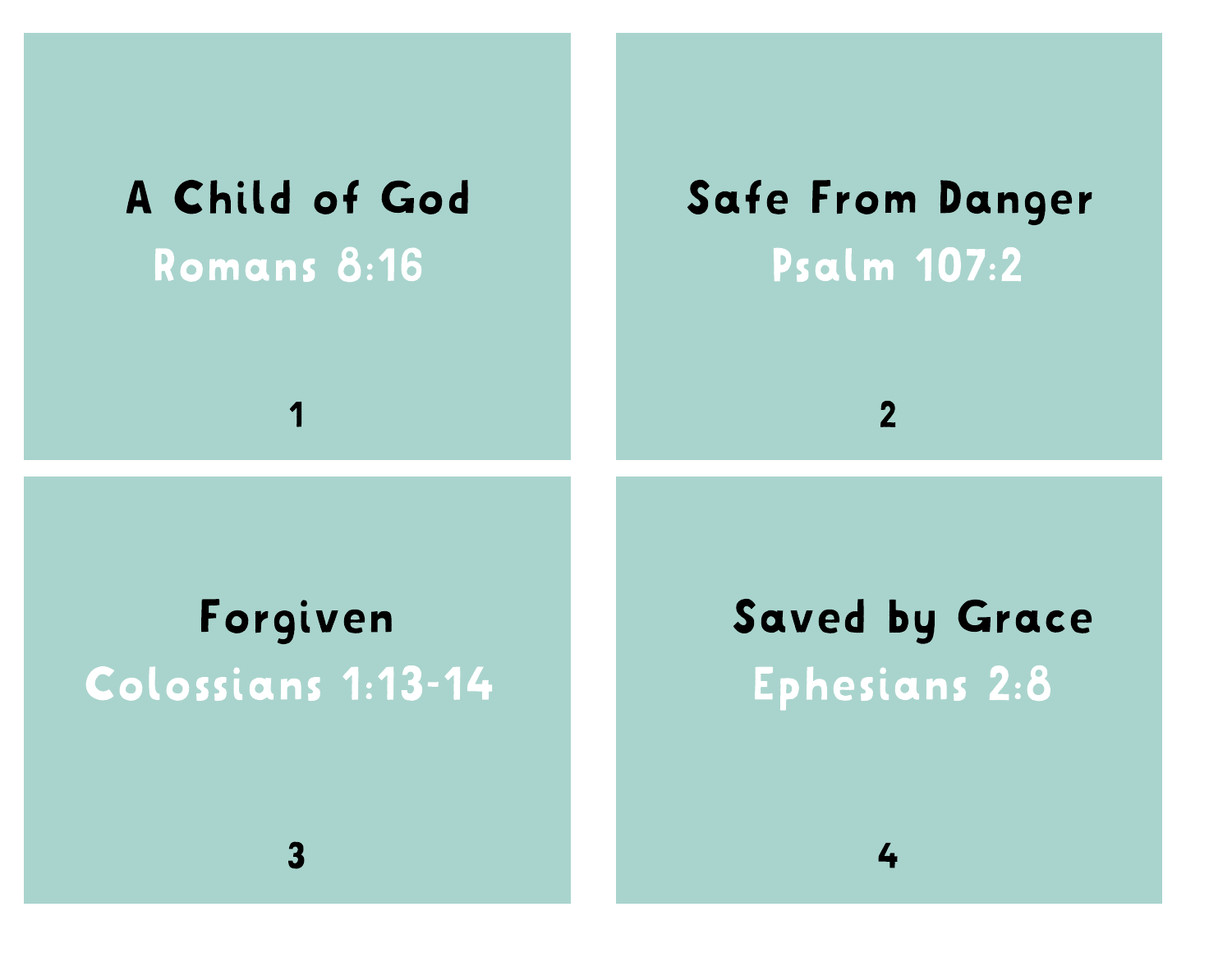Finding Peace Through Jesus Romans 5:1

One of God's People 1 Corinthians 1:2

6

5

### A New Creation 2 Corinthians 5:17

Invited to God' s Promises 2 Peter 1:4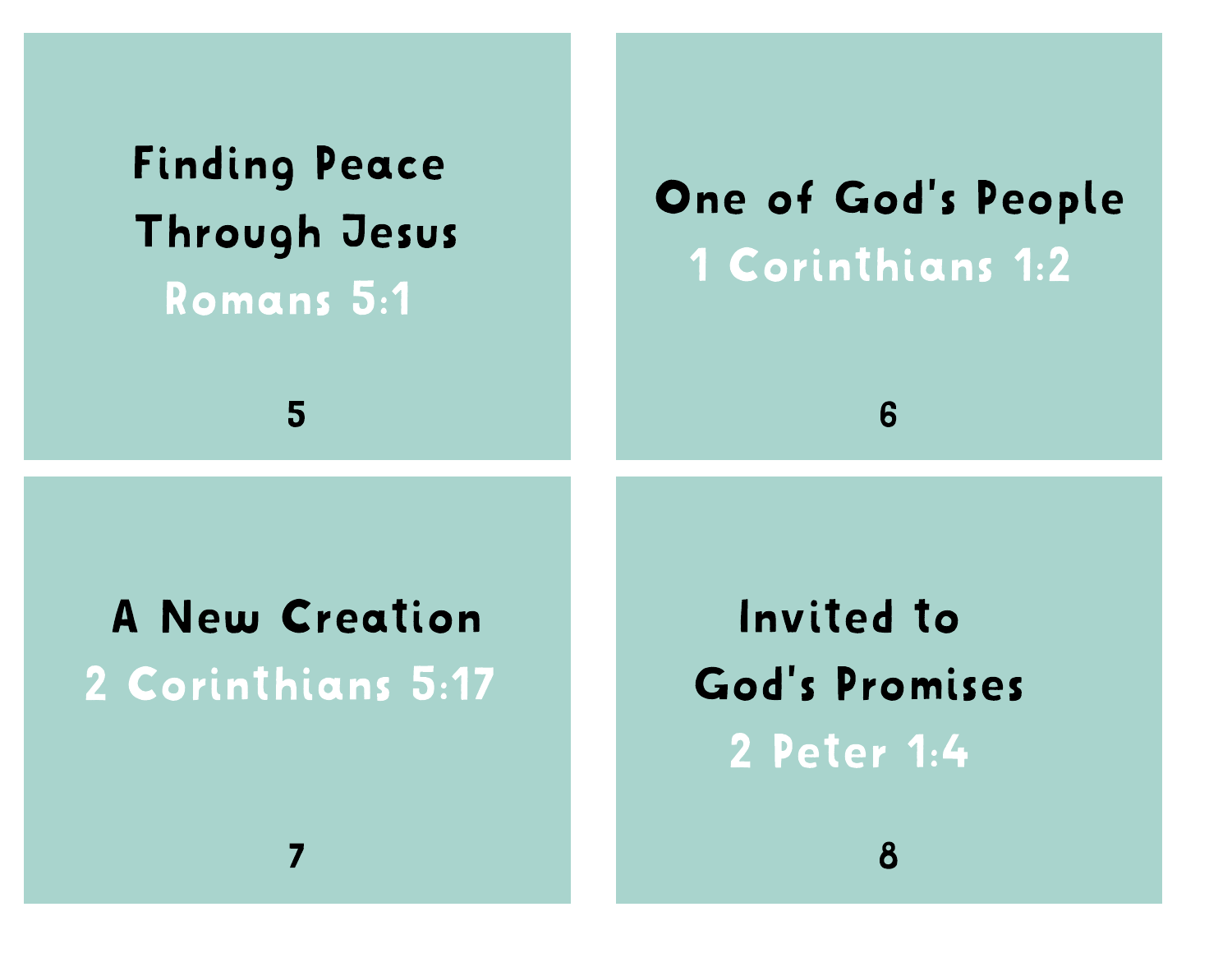## Free and Full of Grace Galatians 3:13

9

# Living in God' s Kingdom Colossians 1:13

10

Led by the Spirit of God Romans 8:14

One of God's Kids Romans 8:14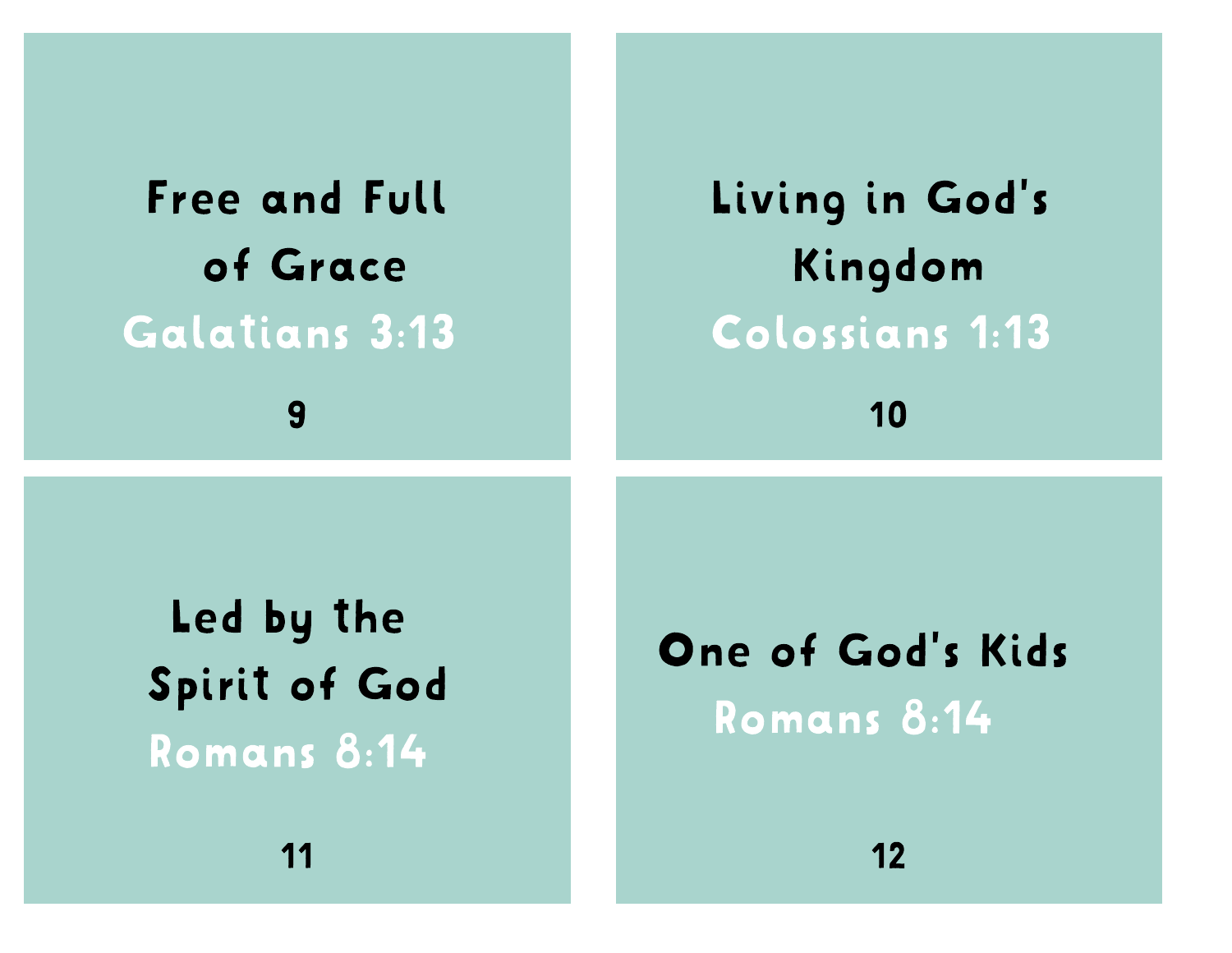

Getting All My Needs Met in Jesus Philippians 4:19

13

14

Giving All My Worries to Jesus 1 Peter 5:7

Strong in Christ Ephesians 6:10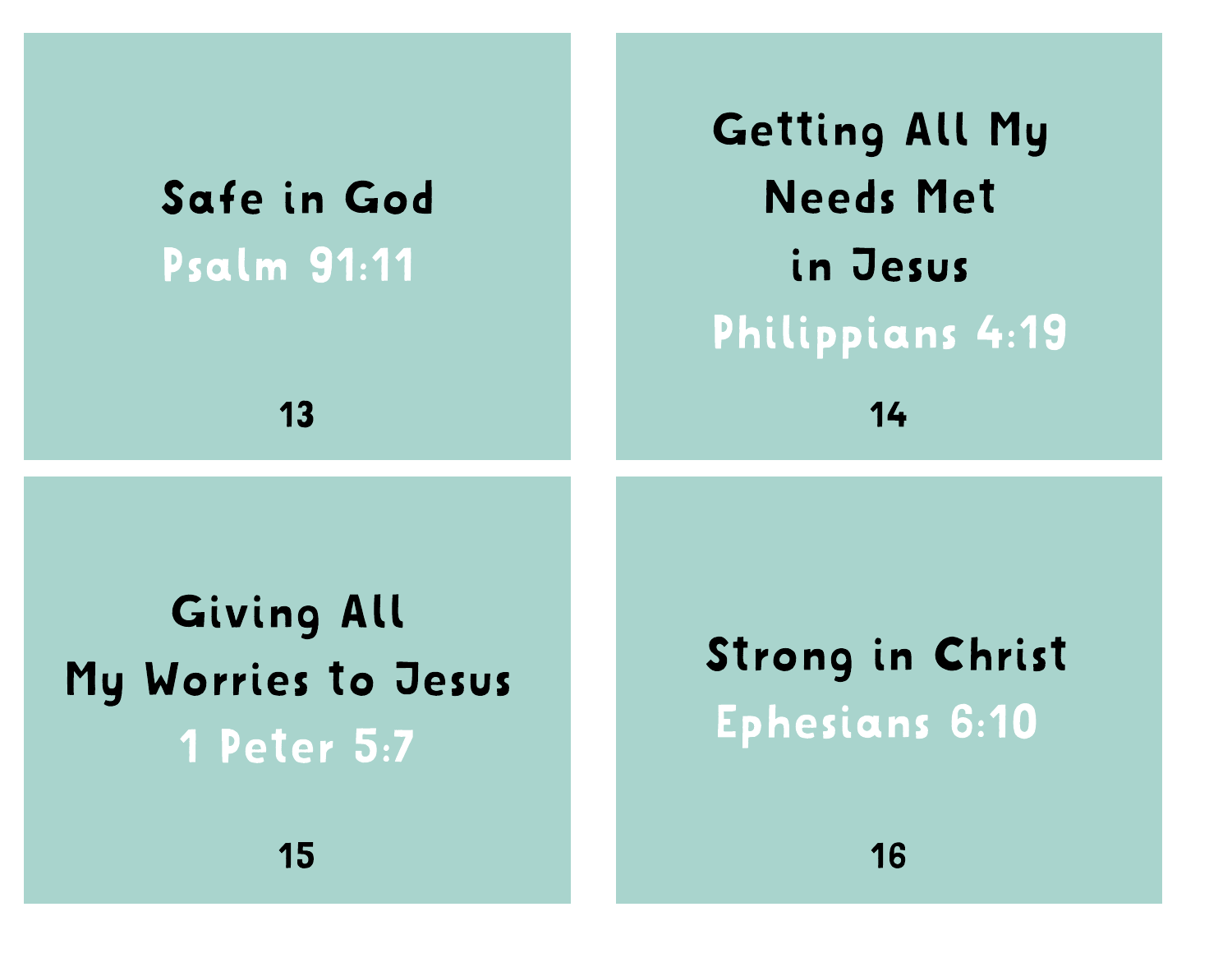Doing All Things Through Christ Philippians 4:13

17

Sharing Glory with God Romans 8:17

18

Observing and Doing What God Asks Deuteronomy 28:12

Blessed, Blessed, Blessed! Deuteronomy 28:6 19 20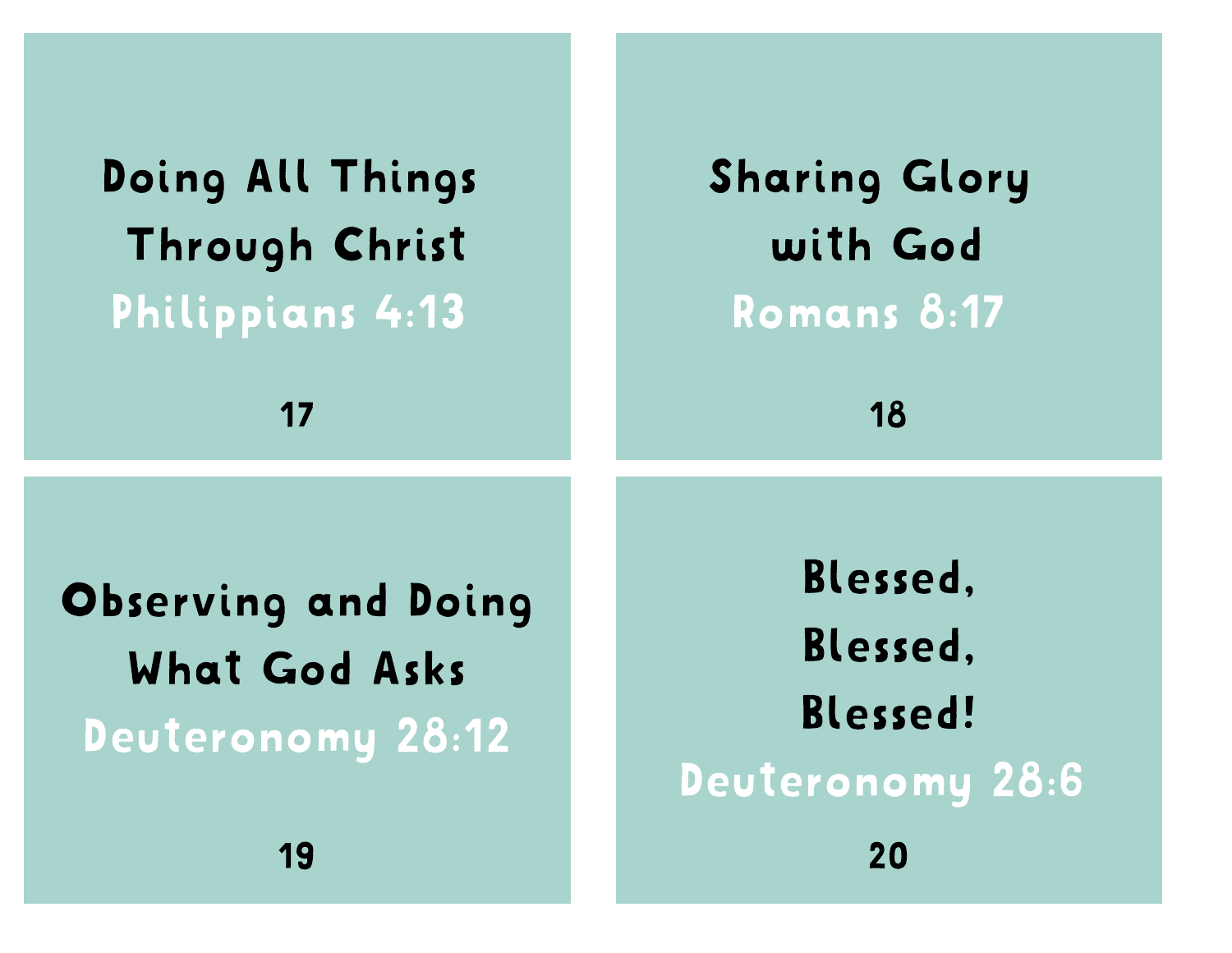Finding My Life in Jesus 1 John 5:11-12

21

### Blessed by God Ephesians 1:3

22

### Healed by Jesus 1 Peter 2:24

Safe and Protected Luke 10:19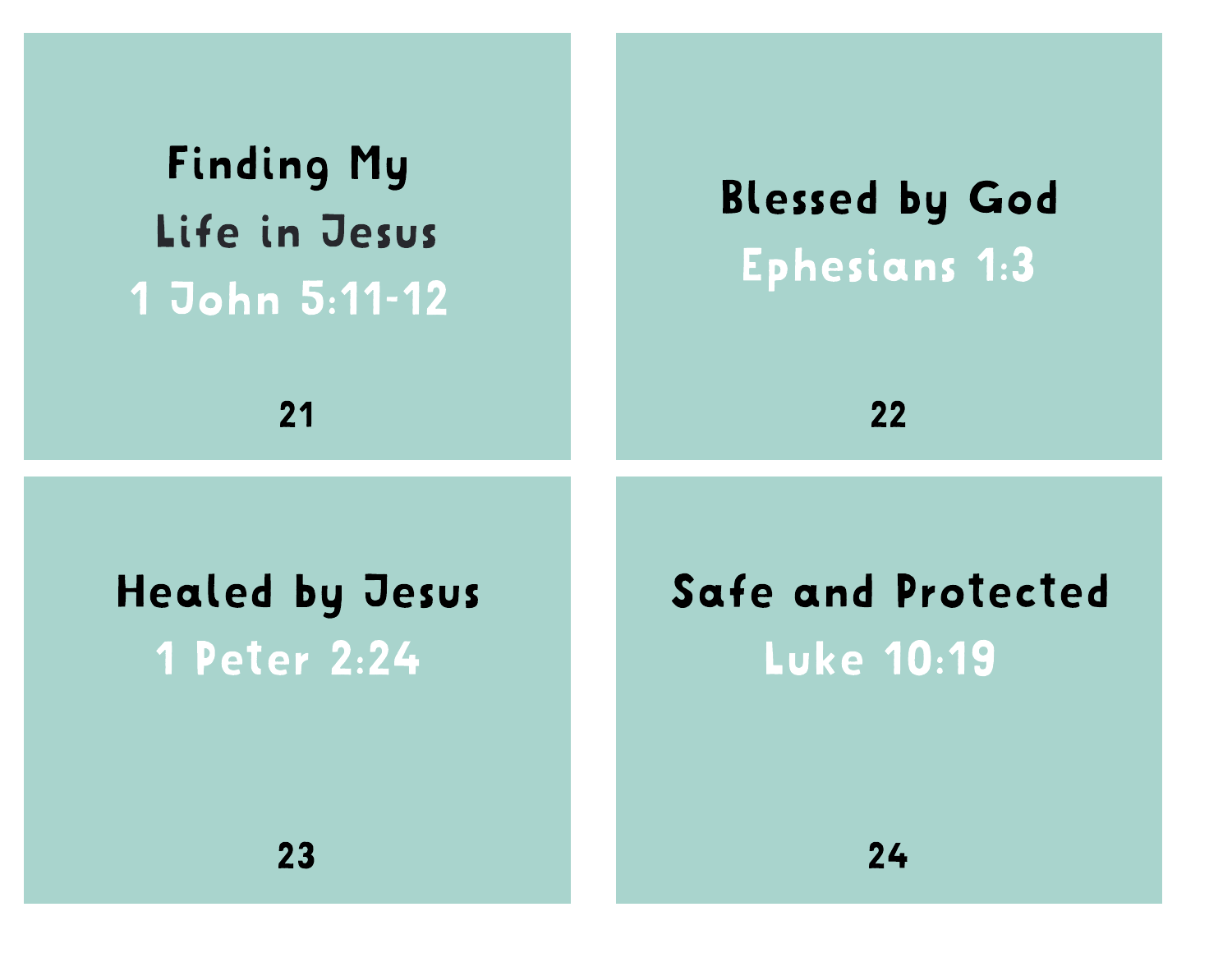### First Not Last Deuteronomy 28:13

A Conqueror Romans 8:37

26

### Full of God' s Power Matthew 16:19

25

An Overcomer Revelation 12:11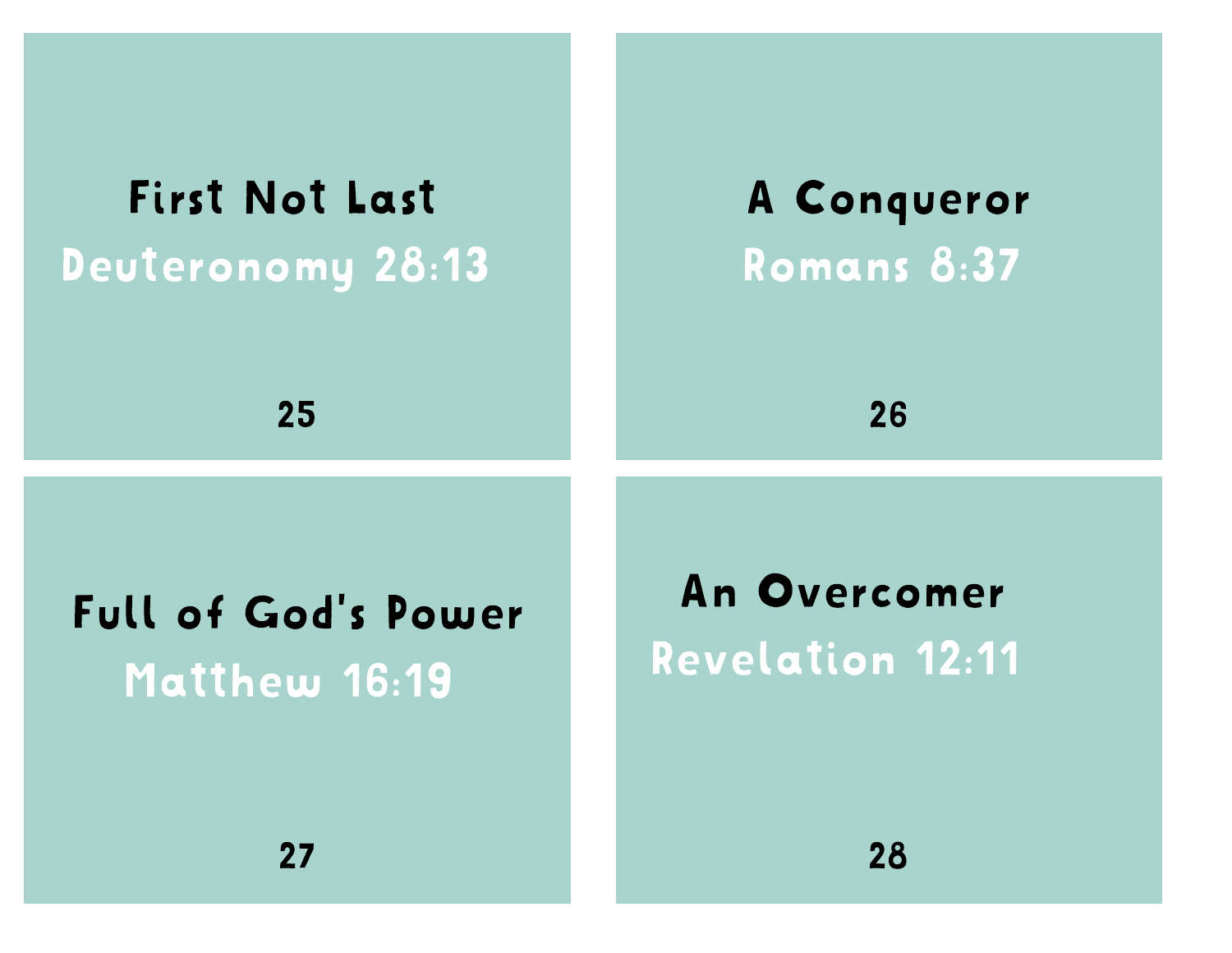## Living With God Inside of Me 1 John 4:4

29

## Keeping My Eyes on Jesus 2 Corinthians 4:18

30

## Walking by Faith 2 Corinthians 5:7

### Fighting Like Jesus 2 Corinthians 10:4-5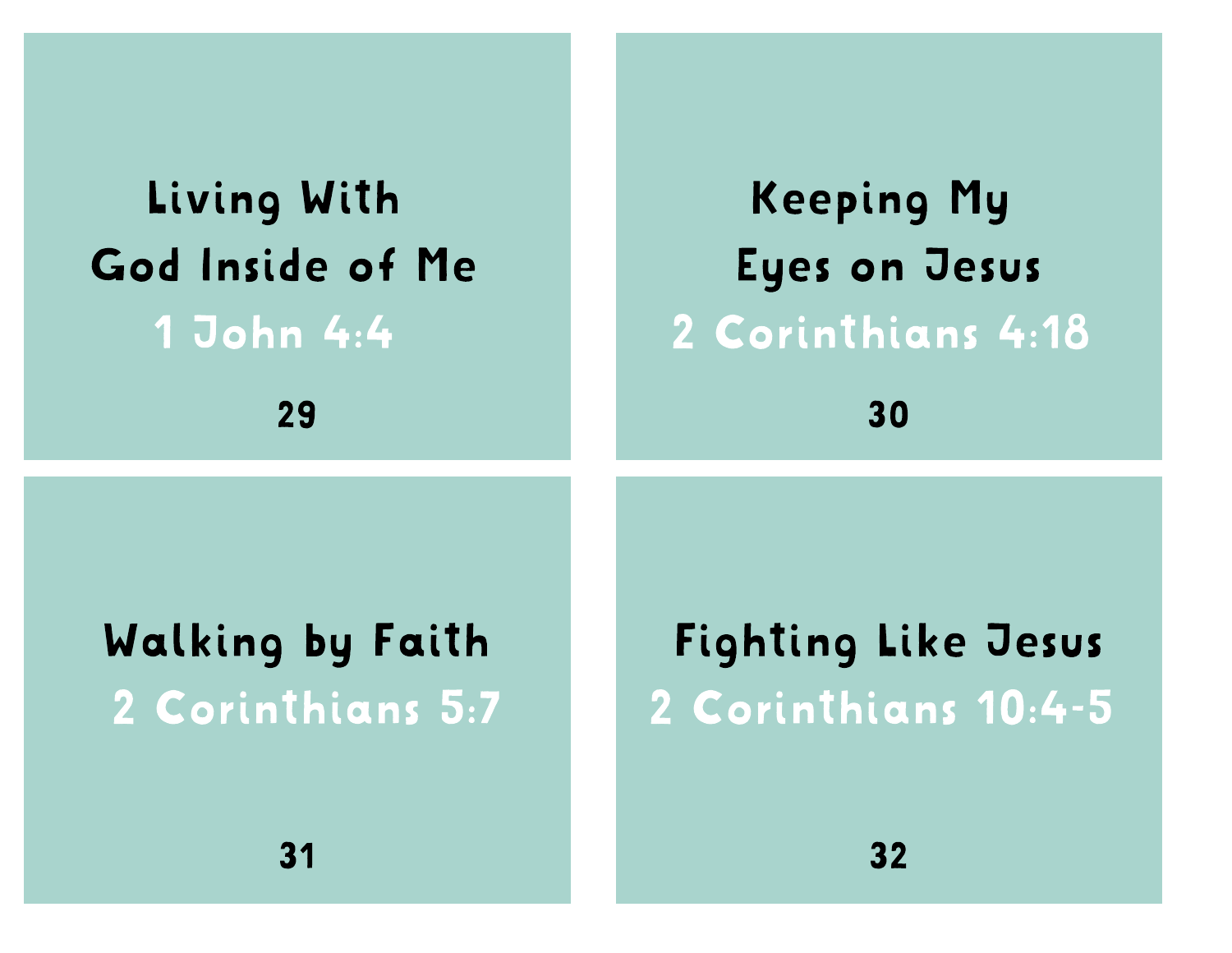## Learning to Think Like God 2 Corinthians 10:5

33

## Changed by What I Think Romans 12:1-2

34

## God' s Partner 1 Corinthians 3:9

### In Christ 2 Corinthians 5:21